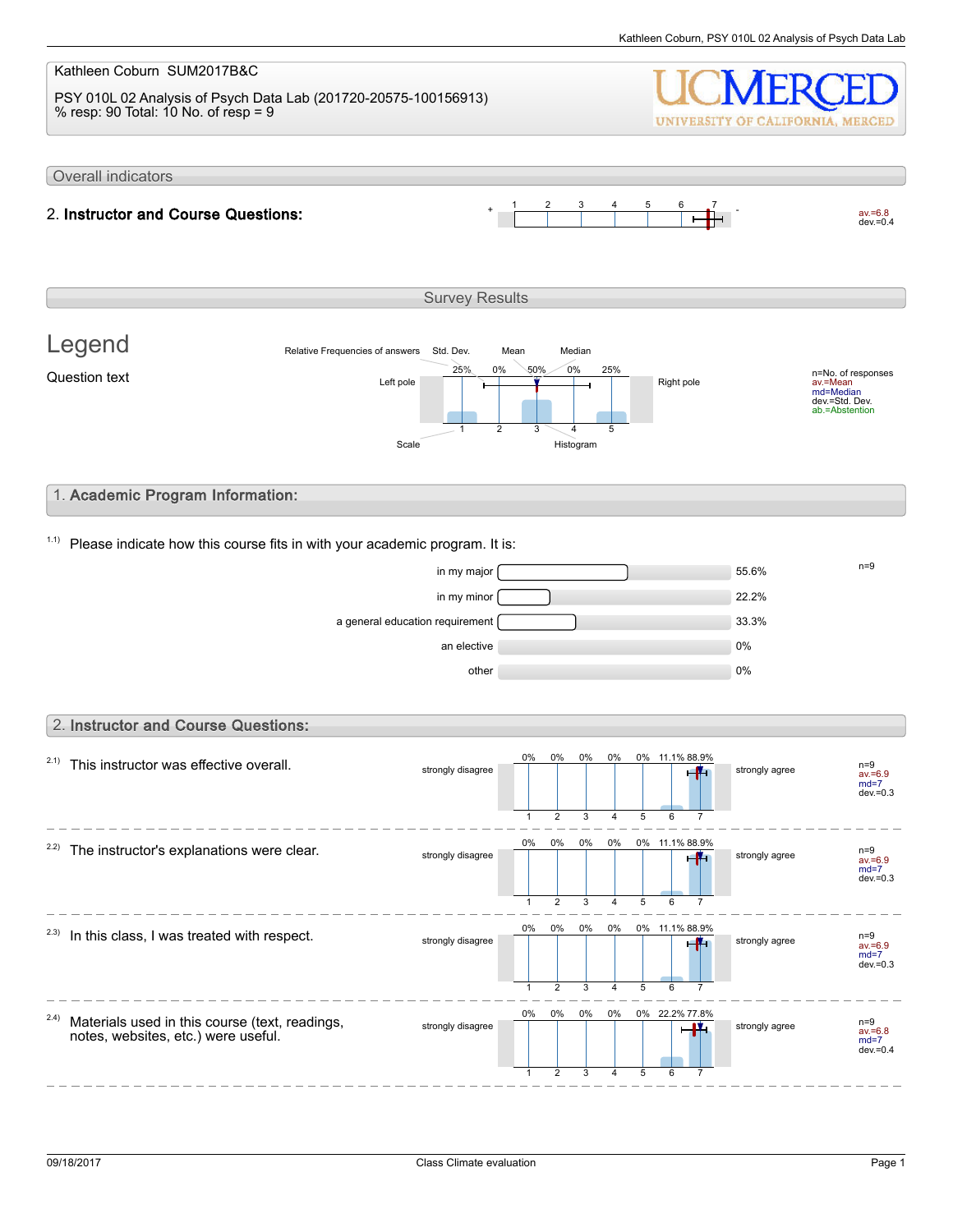| 2.5)  | Assigned work was valuable to my learning.                           | strongly disagree | 0%                 | 0%<br>$\overline{2}$    | 0%<br>3 | 0%         | 0% 22.2% 77.8%<br>5             | strongly agree | $n=9$<br>$av = 6.8$<br>$md=7$<br>$dev = 0.4$ |
|-------|----------------------------------------------------------------------|-------------------|--------------------|-------------------------|---------|------------|---------------------------------|----------------|----------------------------------------------|
| 2.6)  | This class was well organized.                                       | strongly disagree | 0%<br>$\mathbf{1}$ | 0%<br>$\overline{2}$    | 0%<br>3 | 0%<br>4    | 0% 22.2% 77.8%<br>LV.<br>5      | strongly agree | $n=9$<br>$av = 6.8$<br>$md=7$<br>$dev = 0.4$ |
| 2.7)  | I knew what was expected of me in this class.                        | strongly disagree | 0%                 | 0%<br>$\overline{2}$    | 0%<br>3 |            | 0% 11.1% 11.1% 77.8%<br>5       | strongly agree | $n=9$<br>$av = 6.7$<br>$md=7$<br>$dev = 0.7$ |
| 2.8)  | The instructor was well prepared for class.                          | strongly disagree | 0%                 | 0%<br>$\overline{2}$    | 0%<br>3 | 0%<br>4    | 0% 22.2% 77.8%<br>5<br>6        | strongly agree | $n=9$<br>$av = 6.8$<br>$md=7$<br>$dev = 0.4$ |
| 2.9)  | There was sufficient time in class for questions<br>and discussion.  | strongly disagree | 0%<br>$\mathbf{1}$ | 0%<br>$\overline{2}$    | 0%<br>3 | 0%<br>4    | 0% 12.5% 87.5%<br>e M<br>5<br>6 | strongly agree | $n=8$<br>$av = 6.9$<br>$md=7$<br>$dev = 0.4$ |
| 2.10) | The instructor displayed enthusiasm for the<br>subject matter.       | strongly disagree | 0%<br>$\mathbf{1}$ | $0\%$<br>$\overline{2}$ | 0%<br>3 | $0\%$<br>4 | 0% 22.2% 77.8%<br>LL.<br>5      | strongly agree | $n=9$<br>$av = 6.8$<br>$md=7$<br>$dev = 0.4$ |
|       | <sup>2.11)</sup> Methods of evaluation in this course were fair.     | strongly disagree | 0%                 | 0%<br>$\overline{2}$    | 0%<br>3 | 0%<br>4    | 0% 22.2% 77.8%<br>5<br>6        | strongly agree | $n=9$<br>$av = 6.8$<br>$md=7$<br>$dev = 0.4$ |
|       | <sup>2.12)</sup> Feedback on my work was valuable to my<br>learning. | strongly disagree | 0%<br>-1           | 0%<br>$\overline{2}$    | 0%<br>3 | 0%         | 0% 22.2% 77.8%<br>Ц.<br>5       | strongly agree | $n=9$<br>$av = 6.8$<br>$md=7$<br>$dev = 0.4$ |
| 2.13) | The instructor was available for consultation<br>outside class.      | strongly disagree | 0%                 | 0%<br>2                 | 0%<br>3 | 0%<br>4    | 11.1% 11.1% 77.8%<br>5<br>6     | strongly agree | $n=9$<br>$av = 6.7$<br>$md=7$<br>$dev = 0.7$ |
|       | <sup>2.14)</sup> I learned a great deal in this course.              | strongly disagree | 0%                 | 0%                      | 0%      |            | 0% 0% 11.1% 88.9%               | strongly agree | $n=9$<br>$av = 6.9$<br>$md=7$<br>$dev = 0.3$ |

1 2 3 4 5 6 7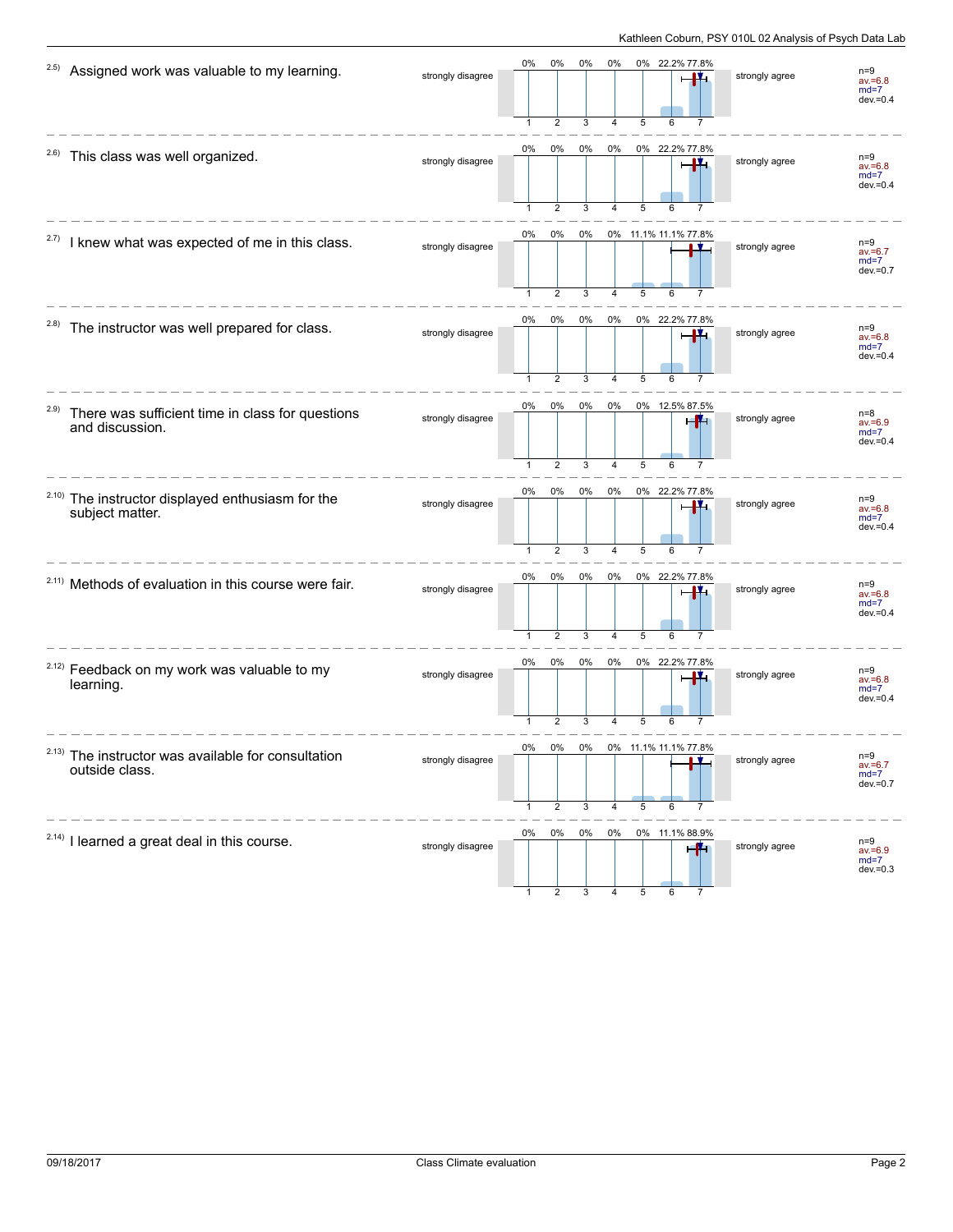# Histogram for scaled questions

The instructor's explanations were clear.

strongly disagree strongly agree

# This instructor was effective overall.



#### Materials used in this course (text, readings, notes, websites, etc.) were useful.



# I knew what was expected of me in this class.



#### The instructor displayed enthusiasm for the subject matter.



#### The instructor was available for consultation outside class.







## The instructor was well prepared for class.



# Methods of evaluation in this course were fair.



# I learned a great deal in this course.



### In this class, I was treated with respect.



## This class was well organized.



#### There was sufficient time in class for questions and discussion.



### Feedback on my work was valuable to my learning.

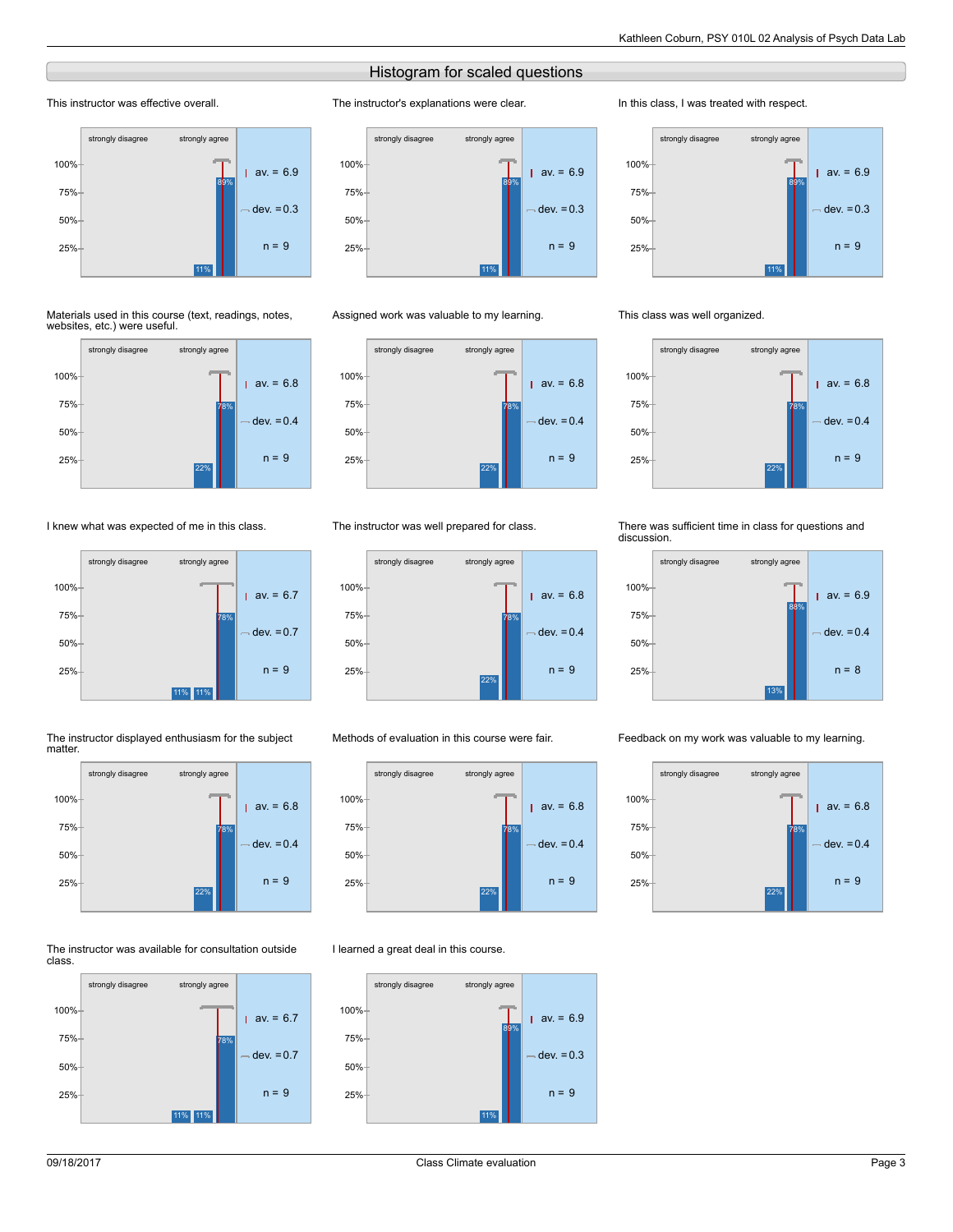# Profile

Name of the instructor: Kathleen Coburn Name of the course: (Name of the survey)

Subunit: Social Sciences, Humanities & Arts PSY 010L 02 Analysis of Psych Data Lab

Values used in the profile line: Mean

# 2. Instructor and Course Questions:

|       | 2.1) This instructor was effective overall.                                                | strongly             |  |  |  | strongly agree |       |                         |  |
|-------|--------------------------------------------------------------------------------------------|----------------------|--|--|--|----------------|-------|-------------------------|--|
|       |                                                                                            | disagree             |  |  |  |                | $n=9$ | av.=6.9 md=7.0 dev.=0.3 |  |
| 2.2)  | The instructor's explanations were clear.                                                  | strongly<br>disagree |  |  |  | strongly agree | $n=9$ | av.=6.9 md=7.0 dev.=0.3 |  |
| 2.3)  | In this class, I was treated with respect.                                                 | strongly<br>disagree |  |  |  | strongly agree | $n=9$ | av.=6.9 md=7.0 dev.=0.3 |  |
|       | 2.4) Materials used in this course (text, readings,<br>notes, websites, etc.) were useful. | strongly<br>disagree |  |  |  | strongly agree | $n=9$ | av.=6.8 md=7.0 dev.=0.4 |  |
|       | 2.5) Assigned work was valuable to my learning.                                            | strongly<br>disagree |  |  |  | strongly agree | $n=9$ | av.=6.8 md=7.0 dev.=0.4 |  |
|       | 2.6) This class was well organized.                                                        | strongly<br>disagree |  |  |  | strongly agree | $n=9$ | av.=6.8 md=7.0 dev.=0.4 |  |
|       | 2.7) I knew what was expected of me in this class.                                         | strongly<br>disagree |  |  |  | strongly agree | $n=9$ | av.=6.7 md=7.0 dev.=0.7 |  |
| (2.8) | The instructor was well prepared for class.                                                | strongly<br>disagree |  |  |  | strongly agree | $n=9$ | av.=6.8 md=7.0 dev.=0.4 |  |
| (2.9) | There was sufficient time in class for questions<br>and discussion.                        | strongly<br>disagree |  |  |  | strongly agree | $n=8$ | av.=6.9 md=7.0 dev.=0.4 |  |
|       | 2.10) The instructor displayed enthusiasm for the<br>subject matter.                       | strongly<br>disagree |  |  |  | strongly agree | $n=9$ | av.=6.8 md=7.0 dev.=0.4 |  |
|       | 2.11) Methods of evaluation in this course were fair.                                      | strongly<br>disagree |  |  |  | strongly agree | $n=9$ | av.=6.8 md=7.0 dev.=0.4 |  |
|       | 2.12) Feedback on my work was valuable to my<br>learning.                                  | strongly<br>disagree |  |  |  | strongly agree | $n=9$ | av.=6.8 md=7.0 dev.=0.4 |  |
|       | 2.13) The instructor was available for consultation<br>outside class.                      | strongly<br>disagree |  |  |  | strongly agree | $n=9$ | av.=6.7 md=7.0 dev.=0.7 |  |
|       | 2.14) I learned a great deal in this course.                                               | strongly<br>disagree |  |  |  | strongly agree | $n=9$ | av.=6.9 md=7.0 dev.=0.3 |  |
|       |                                                                                            |                      |  |  |  |                |       |                         |  |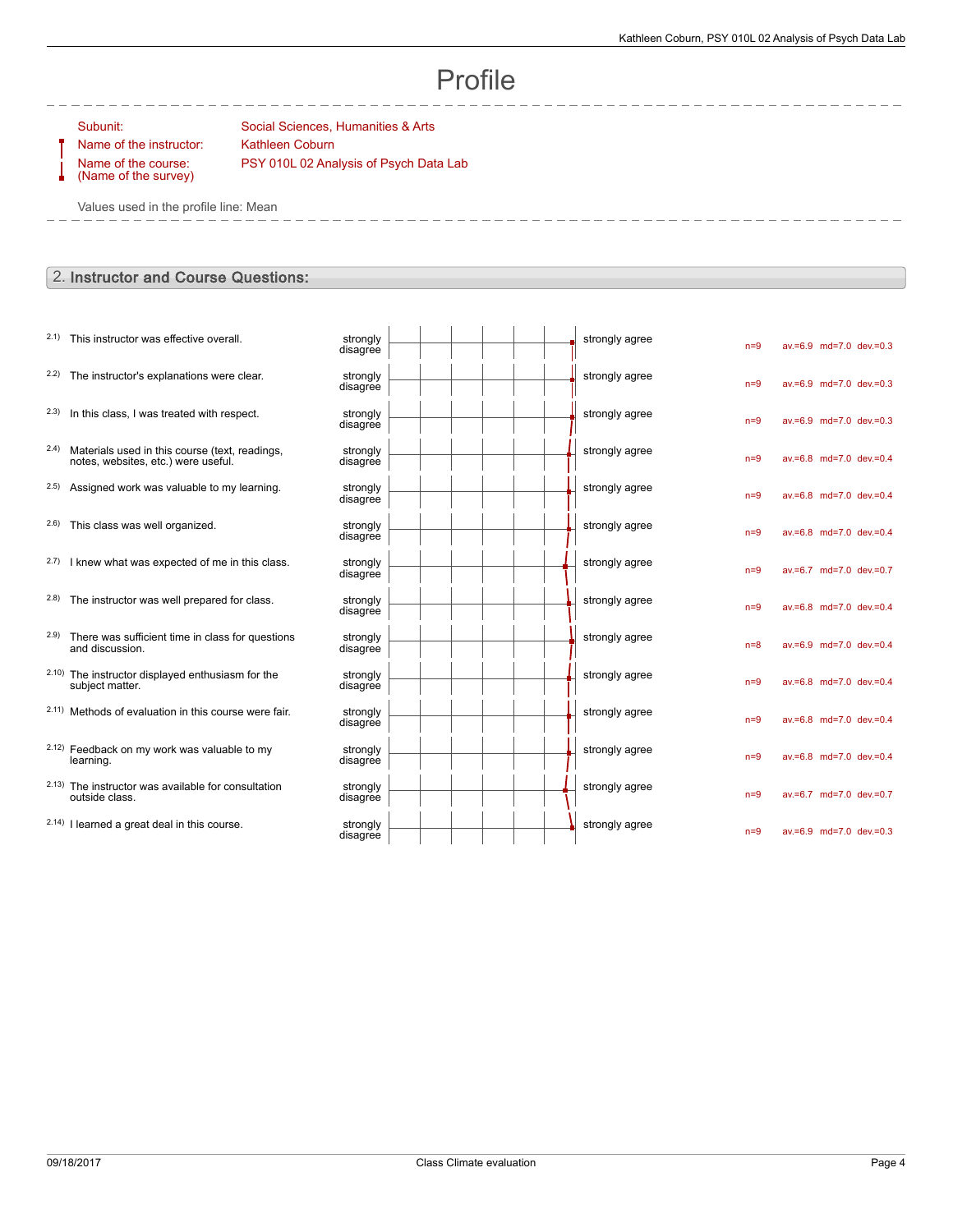---------------

| ı<br>П. |  |
|---------|--|
|---------|--|

-----------

 $\overline{\phantom{0}}$ 

Name of the course: (Name of the survey)

- - - - - - - - - - - -

Subunit: Subunit: Social Sciences, Humanities & Arts Name of the instructor: Kathleen Coburn PSY 010L 02 Analysis of Psych Data Lab

 $- - - - - -$ 

2. Instructor and Course Questions: + -

av.=6.8 dev.=0.4